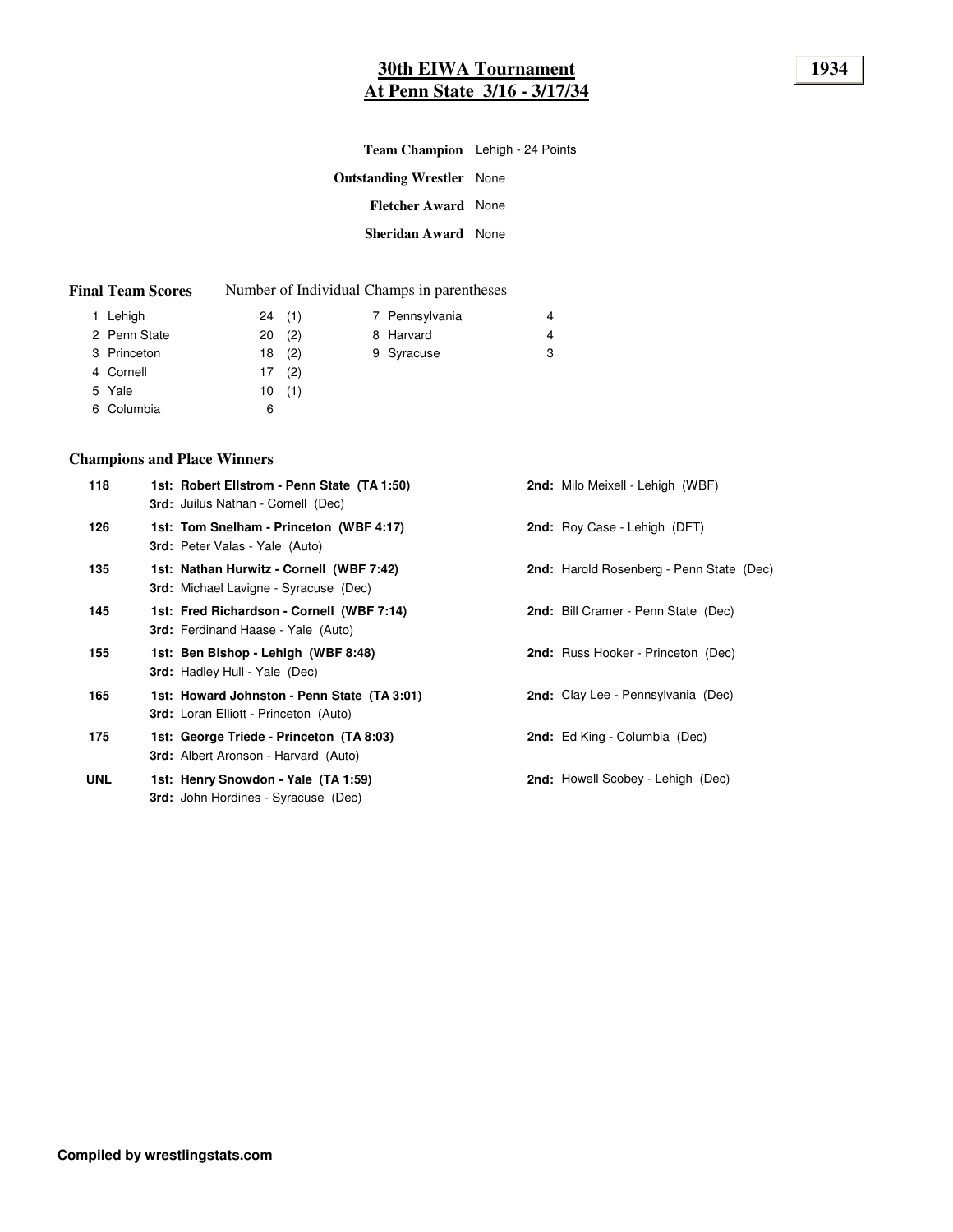# **3/16/1934 and 3/17/1934 at Penn State 1934 EIWA Championship Page 1 of 8**

## **118 Weight Class**

| Juilus Nathan TA 7:41  |                                                                                                  |                                                     |
|------------------------|--------------------------------------------------------------------------------------------------|-----------------------------------------------------|
|                        |                                                                                                  |                                                     |
|                        | Milo Meixell Fall 4:19                                                                           |                                                     |
|                        |                                                                                                  |                                                     |
|                        |                                                                                                  |                                                     |
|                        |                                                                                                  | Milo Meixell Fall 5:16                              |
|                        |                                                                                                  |                                                     |
|                        | Ernest Giglio TA 1:24                                                                            |                                                     |
|                        |                                                                                                  |                                                     |
|                        |                                                                                                  |                                                     |
|                        |                                                                                                  | <b>Robert Ellstrom TA 1:50</b>                      |
| <b>Robert Ellstrom</b> |                                                                                                  |                                                     |
|                        |                                                                                                  |                                                     |
|                        |                                                                                                  |                                                     |
|                        |                                                                                                  |                                                     |
|                        |                                                                                                  | Robert Ellstrom Fall 5:41                           |
|                        |                                                                                                  |                                                     |
|                        |                                                                                                  |                                                     |
| <b>Stan Levine</b>     |                                                                                                  |                                                     |
|                        | Milo Meixell<br>Ernest Giglio<br>Harold Coopersmith<br><b>Harold Frankel</b><br>Melvin Lustbader | Robert Ellstrom TA 2:39<br>Melvin Lustbader TA 3:39 |

#### **Consolation Bouts**

### **Second Place**

| WRB Second   | Harold Frankel, Harvard defeated Melvin Lustbader, Columbia - Fall |
|--------------|--------------------------------------------------------------------|
| Final Second | Milo Meixell, Lehigh defeated Harold Frankel, Harvard - Fall       |

#### **Third Place**

| <b>WRB Third</b> | Juilus Nathan, Cornell defeated Ernest Giglio, Syracuse - Dec |
|------------------|---------------------------------------------------------------|
| Final Third      | Juilus Nathan, Cornell defeated Harold Frankel, Harvard - Dec |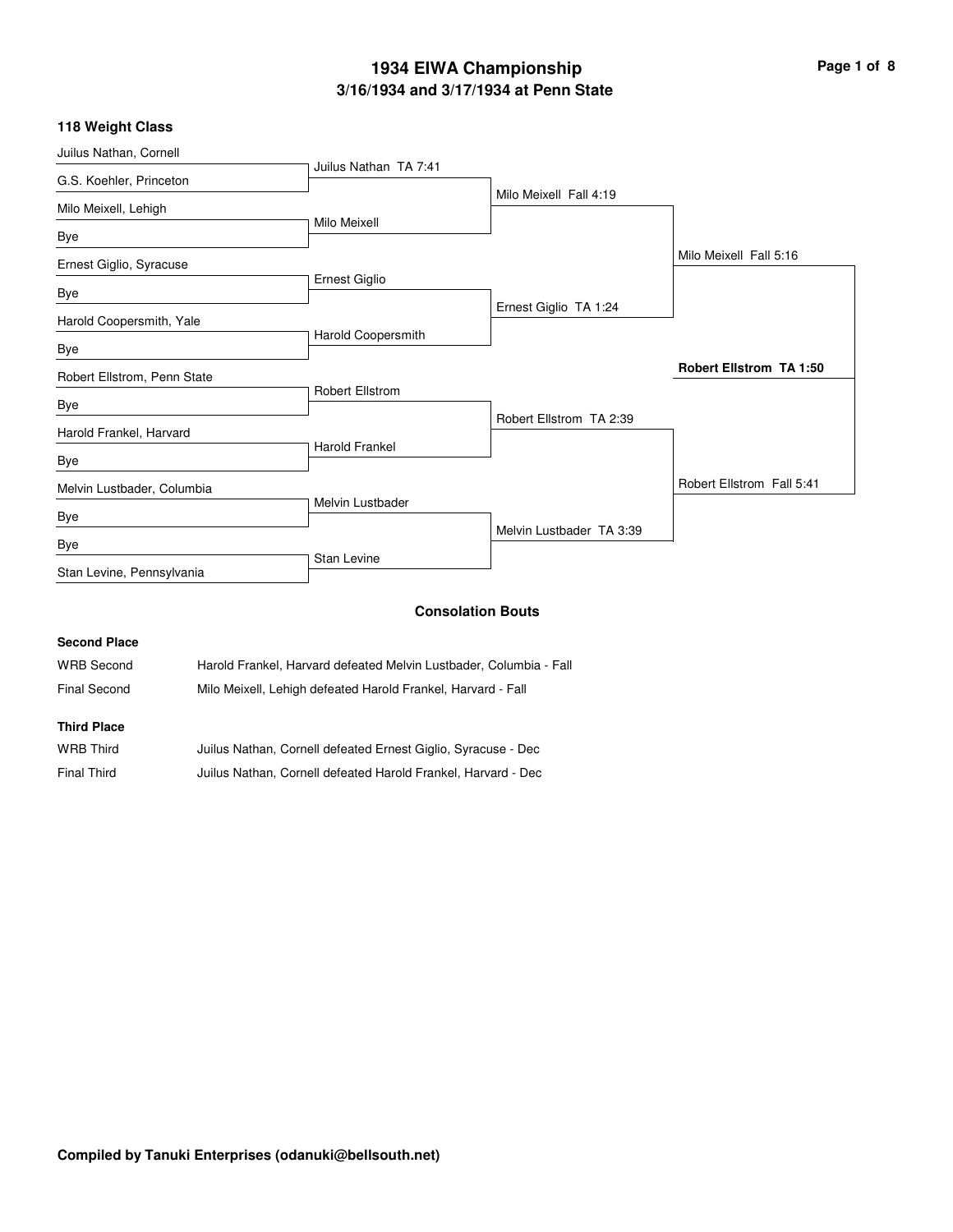# **3/16/1934 and 3/17/1934 at Penn State 1934 EIWA Championship Page 2 of 8**

### **126 Weight Class**

| Peter Valas, Yale           |                      |                           |                       |
|-----------------------------|----------------------|---------------------------|-----------------------|
| Bye                         | Peter Valas          |                           |                       |
|                             |                      | Peter Valas Fall 6:10     |                       |
| Bill Chilvers, Columbia     | <b>Bill Chilvers</b> |                           |                       |
| Bye                         |                      |                           |                       |
| Austin Eisenman, Penn State |                      |                           | Peter Valas TA 4:33   |
| Bye                         | Austin Eisenman      |                           |                       |
| W.E. Travis, Cornell        |                      | Austin Eisenman Fall 3:12 |                       |
| Bye                         | W.E. Travis          |                           |                       |
| Roy Case, Lehigh            |                      |                           | Tom Snelham Fall 4:17 |
|                             | Roy Case             |                           |                       |
| Bye                         |                      | Roy Case TA 7:38          |                       |
| Charles Moore, Pennsylvania | <b>Charles Moore</b> |                           |                       |
| Bye                         |                      |                           |                       |
| Tom Snelham, Princeton      |                      |                           | Tom Snelham TA 4:31   |
| Bye                         | Tom Snelham          |                           |                       |
| Bye                         |                      | Tom Snelham Fall 8:30     |                       |
| George Messenger, Syracuse  | George Messenger     |                           |                       |
|                             |                      | <b>Consolation Bouts</b>  |                       |

#### **Consolation Bouts**

### **Second Place**

| WRB Second   | Roy Case, Lehigh defeated George Messenger, Syracuse - Fall |
|--------------|-------------------------------------------------------------|
| Final Second | Roy Case, Lehigh defeated Peter Valas, Yale - DFT           |

#### **Third Place**

Final Third **Peter Valas, Yale automatic**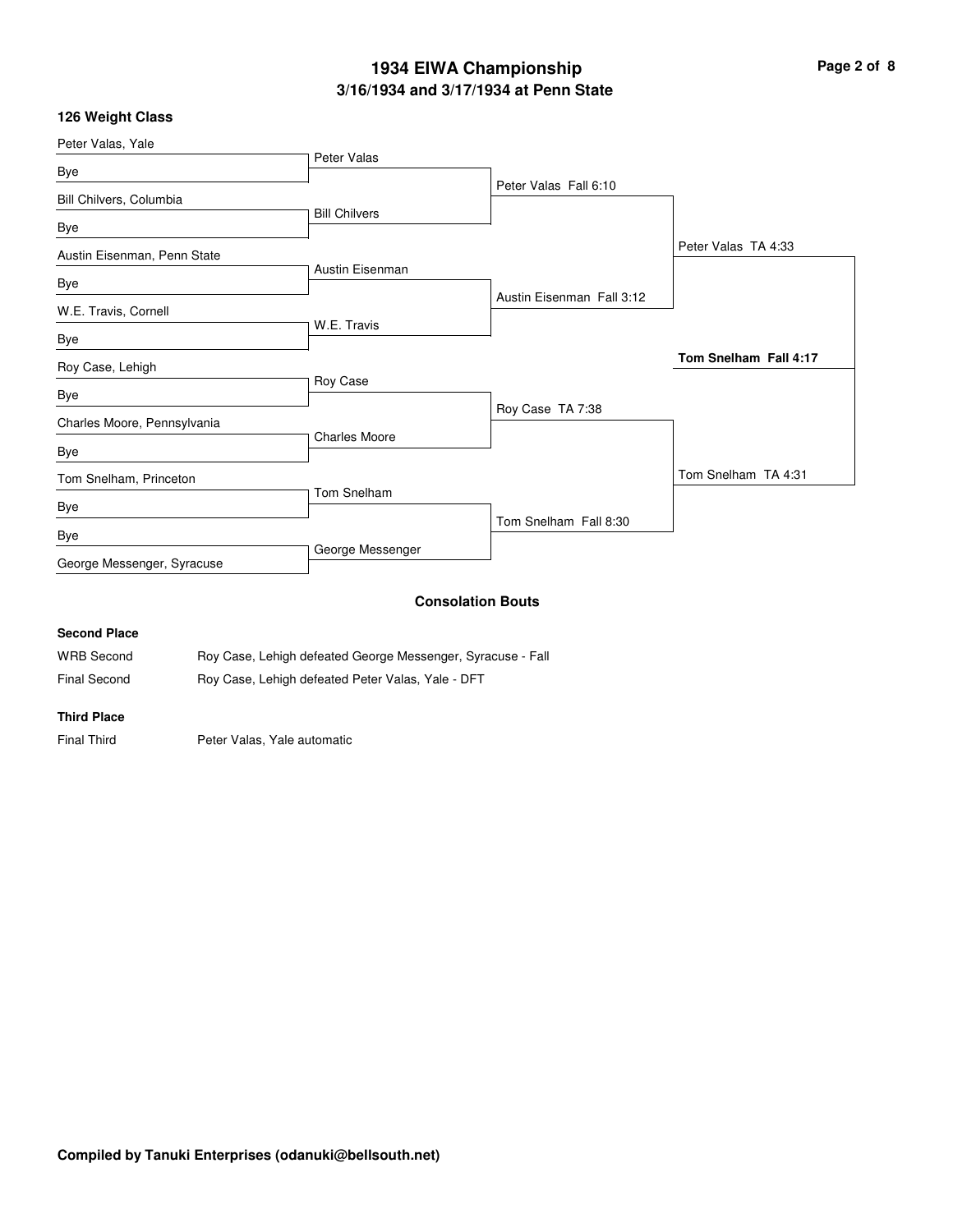# **3/16/1934 and 3/17/1934 at Penn State 1934 EIWA Championship Page 3 of 8**

| 135 Weight Class |  |  |  |
|------------------|--|--|--|
|------------------|--|--|--|

| Sam Gordon, Pennsylvania     |                        |                            |                                 |
|------------------------------|------------------------|----------------------------|---------------------------------|
| Peter Brown, Columbia        | Sam Gordon TA 1:31     |                            |                                 |
|                              |                        | Harold Rosenberg Fall 2:52 |                                 |
| Harold Rosenberg, Penn State | Harold Rosenberg       |                            |                                 |
| Bye                          |                        |                            |                                 |
| Michael Lavigne, Syracuse    |                        |                            | Harold Rosenberg TA 2:37        |
| Bye                          | Michael Lavigne        |                            |                                 |
| Howard Stoddard, Harvard     |                        | Michael Lavigne TA 8:11    |                                 |
| Bye                          | <b>Howard Stoddard</b> |                            |                                 |
| Nathan Hurwitz, Cornell      |                        |                            | <b>Nathan Hurwitz Fall 7:42</b> |
|                              | Nathan Hurwitz         |                            |                                 |
| Bye                          |                        | Nathan Hurwitz Fall 8:21   |                                 |
| Walt Taylor, Lehigh          |                        |                            |                                 |
| Bye                          | <b>Walt Taylor</b>     |                            |                                 |
| Ken Bowie, Princeton         | Ken Bowie              |                            | Nathan Hurwitz TA 4:17          |
| Bye                          |                        |                            |                                 |
| Bye                          |                        | Ken Bowie Fall 7:08        |                                 |
| Dave Shallenberger, Yale     | Dave Shallenberger     |                            |                                 |
|                              |                        | <b>Consolation Route</b>   |                                 |

#### **Consolation Bouts**

| <b>Second Place</b> |                                                                   |
|---------------------|-------------------------------------------------------------------|
| <b>WRB Second</b>   | Ken Bowie, Princeton defeated Walt Taylor, Lehigh - Dec           |
| Final Second        | Harold Rosenberg, Penn State defeated Ken Bowie, Princeton - Dec  |
| <b>Third Place</b>  |                                                                   |
| <b>WRB Third</b>    | Michael Lavigne, Syracuse defeated Sam Gordon, Pennsylvania - Dec |

Final Third Michael Lavigne, Syracuse defeated Ken Bowie, Princeton - Dec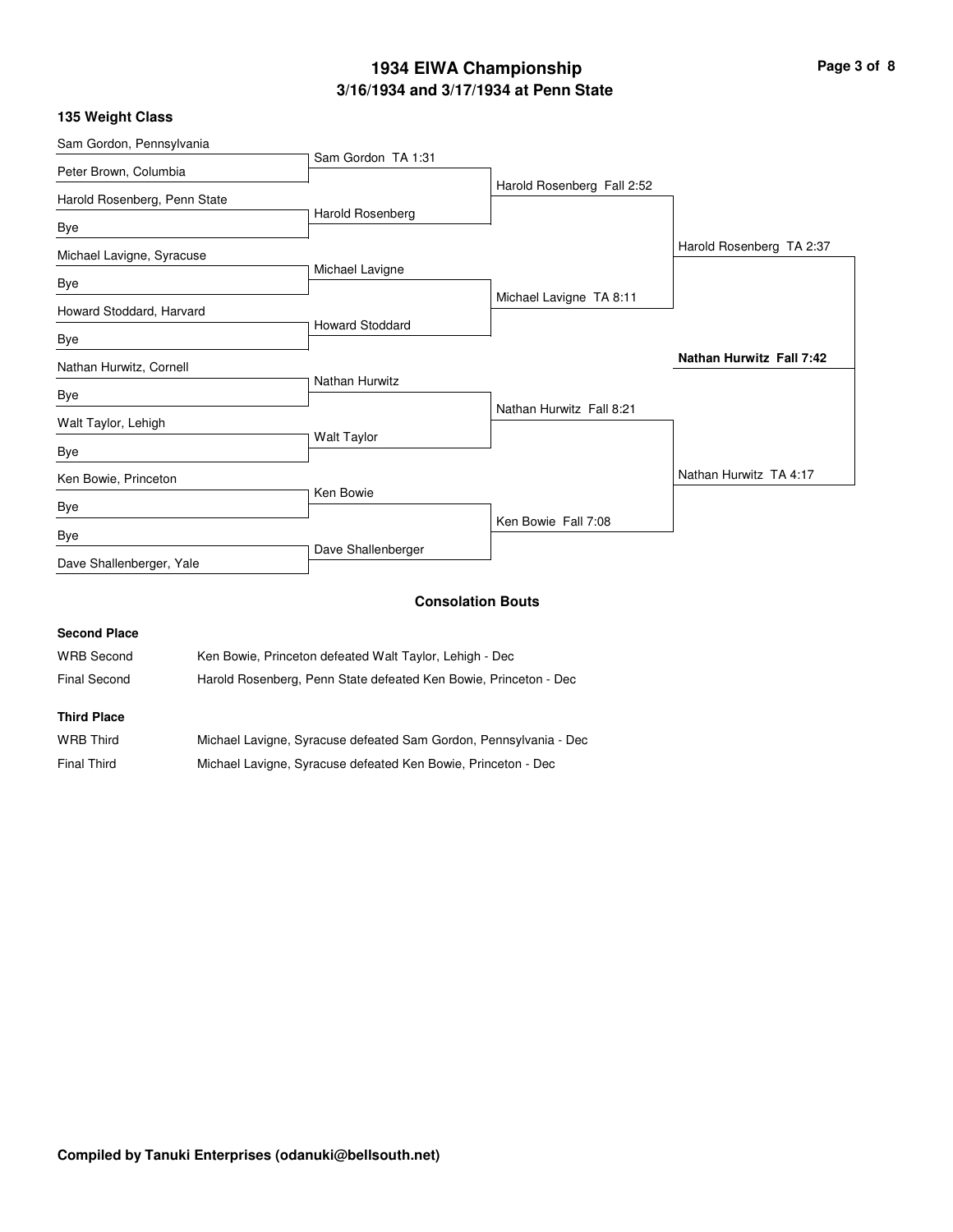# **3/16/1934 and 3/17/1934 at Penn State 1934 EIWA Championship Page 4 of 8**

### **145 Weight Class**

| Curtis Klinger, Columbia     |                          |                           |                           |
|------------------------------|--------------------------|---------------------------|---------------------------|
|                              | Curtis Klinger Fall 8:25 |                           |                           |
| Alvin Mazurski, Pennsylvania |                          | Ed Farley TA 6:05         |                           |
| Ed Farley, Harvard           |                          |                           |                           |
| Bye                          | Ed Farley                |                           |                           |
| Ferdinand Haase, Yale        |                          |                           | Ferdinand Haase TA 5:05   |
|                              | <b>Ferdinand Haase</b>   |                           |                           |
| Bye                          |                          | Ferdinand Haase TA 3:44   |                           |
| Sam Servis, Syracuse         |                          |                           |                           |
| Bye                          | Sam Servis               |                           |                           |
| Fred Richardson, Cornell     |                          |                           | Fred Richardson Fall 7:14 |
| Bye                          | <b>Fred Richardson</b>   |                           |                           |
|                              |                          | Fred Richardson Fall 1:20 |                           |
| Frank Gonzales, Lehigh       | <b>Frank Gonzales</b>    |                           |                           |
| Bye                          |                          |                           |                           |
| Bill Cramer, Penn State      |                          |                           | Fred Richardson Fall 5:45 |
| Bye                          | <b>Bill Cramer</b>       |                           |                           |
|                              |                          | Bill Cramer TA 5:08       |                           |
| Bye                          | Julian Gregory           |                           |                           |
| Julian Gregory, Princeton    |                          |                           |                           |
|                              |                          | <b>Consolation Bouts</b>  |                           |

### **Second Place**

| <b>WRB Second</b> | Bill Cramer, Penn State defeated Frank Gonzales, Lehigh - Dec |
|-------------------|---------------------------------------------------------------|
| $-1$ $\sim$ $-1$  |                                                               |

Final Second Bill Cramer, Penn State defeated Ferdinand Haase, Yale - Dec

#### **Third Place**

Final Third **Ferdinand Haase, Yale automatic**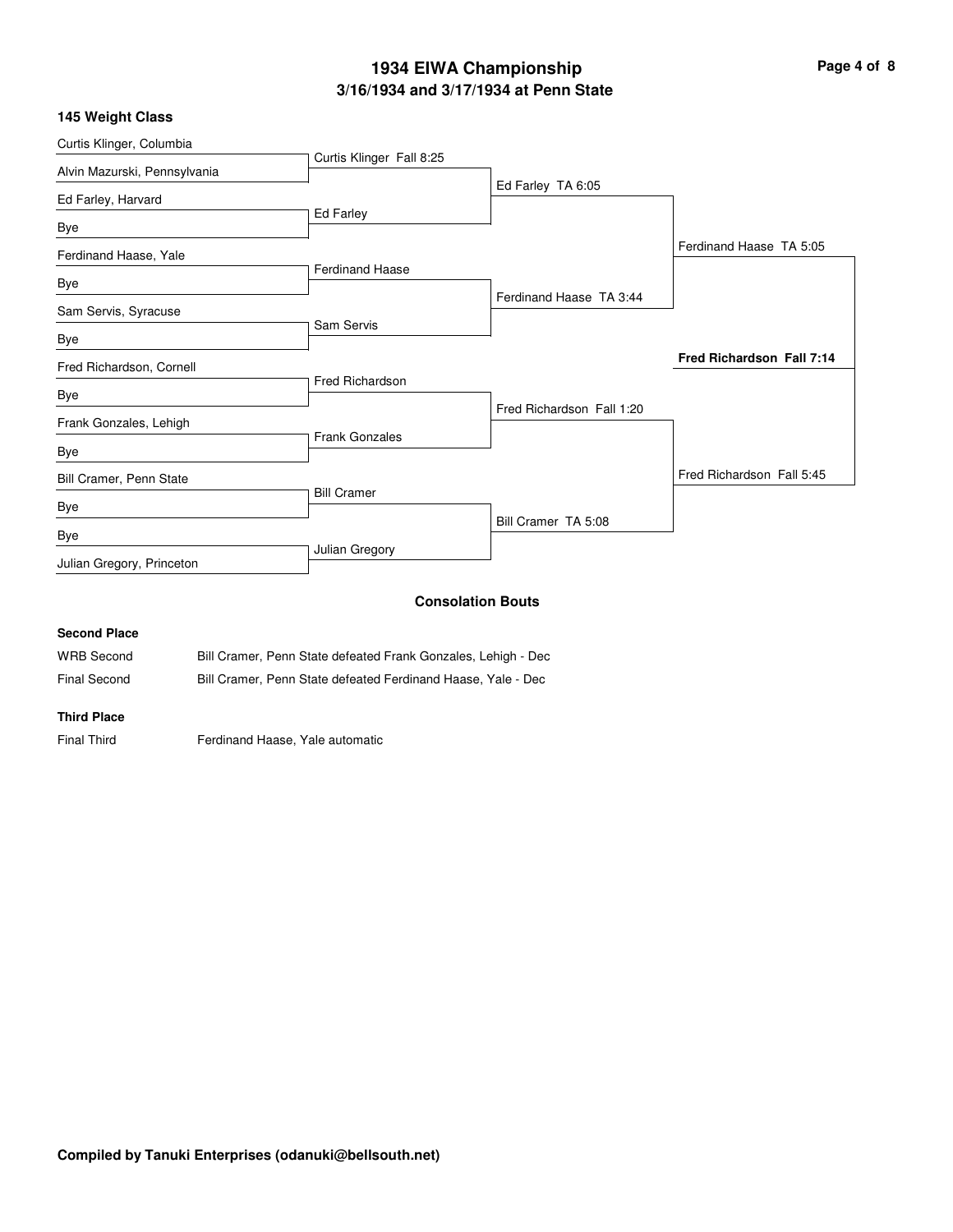# **3/16/1934 and 3/17/1934 at Penn State 1934 EIWA Championship Page 5 of 8**

### **155 Weight Class**

| Russ Hooker, Princeton   |                     |                           |                      |
|--------------------------|---------------------|---------------------------|----------------------|
| Bye                      | Russ Hooker         |                           |                      |
|                          |                     | Russ Hooker TA 7:35       |                      |
| Henry Thomulka, Syracuse |                     |                           |                      |
| Bye                      | Henry Thomulka      |                           |                      |
| Hadley Hull, Yale        |                     |                           | Russ Hooker TA 8:30  |
|                          | <b>Hadley Hull</b>  |                           |                      |
| Bye                      |                     | Hadley Hull TA 4:12       |                      |
| Winton Johnson, Columbia | Winton Johnson      |                           |                      |
| Bye                      |                     |                           |                      |
| George Brownell, Cornell |                     |                           | Ben Bishop Fall 8:48 |
| Bye                      | George Brownell     |                           |                      |
|                          |                     | George Brownell Fall 7:45 |                      |
| Paul Civitts, Penn State | <b>Paul Civitts</b> |                           |                      |
| Bye                      |                     |                           |                      |
| Ben Bishop, Lehigh       |                     |                           | Ben Bishop Fall 6:38 |
| Bye                      | Ben Bishop          |                           |                      |
| Bye                      |                     | Ben Bishop Fall 8:41      |                      |
| Horace Fry, Pennsylvania | Horace Fry          |                           |                      |
|                          |                     |                           |                      |

## **Consolation Bouts**

### **Second Place**

| <b>WRB Second</b> | George Brownell, Cornell defeated Horace Fry, Pennsylvania - Dec |
|-------------------|------------------------------------------------------------------|
| Final Second      | Russ Hooker, Princeton defeated George Brownell, Cornell - Dec   |

## **Third Place**

| <b>WRB Third</b>   | Hadley Hull, Yale defeated Henry Thomulka, Syracuse - Dec |
|--------------------|-----------------------------------------------------------|
| <b>Final Third</b> | Hadley Hull, Yale defeated George Brownell, Cornell - Dec |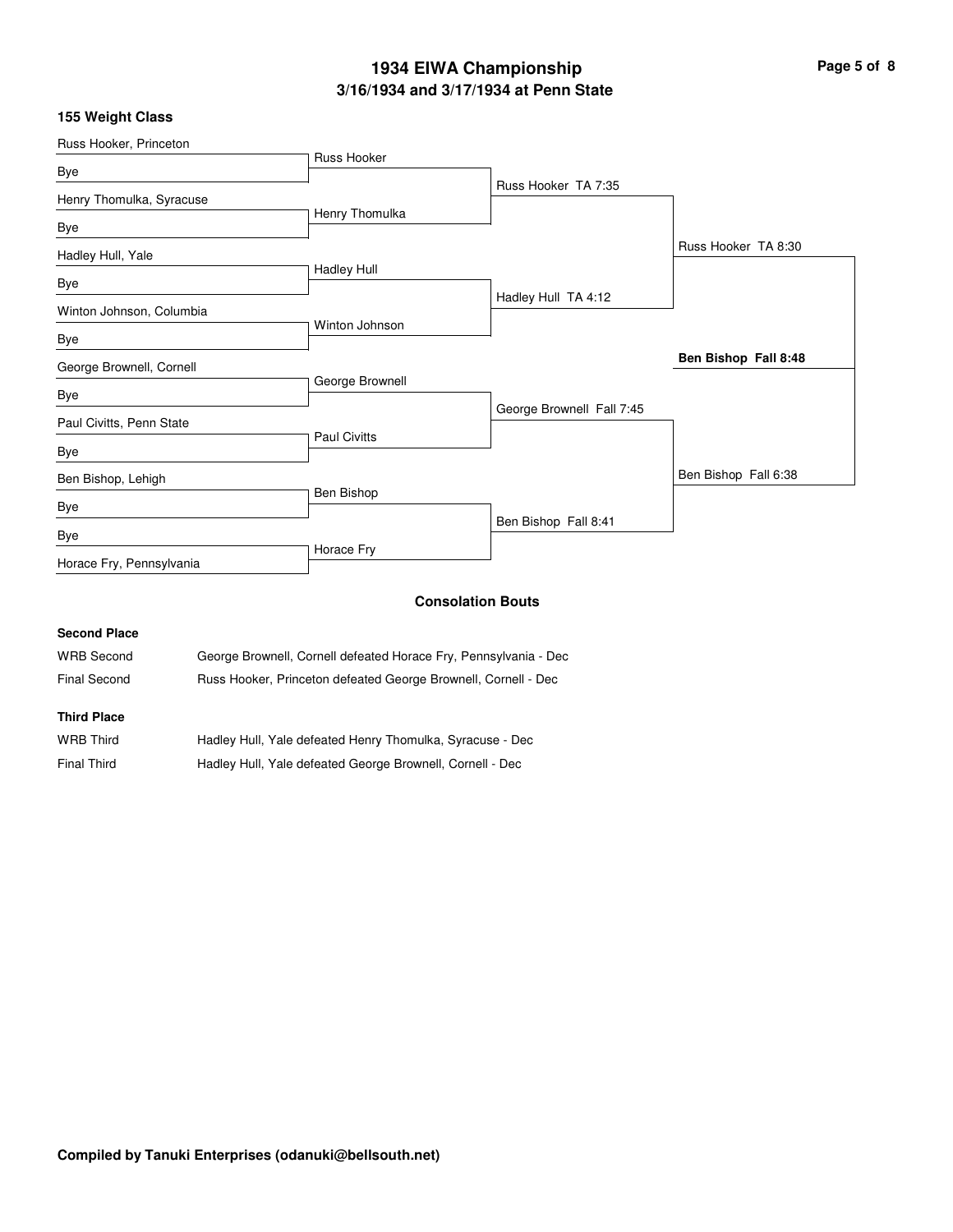# **3/16/1934 and 3/17/1934 at Penn State 1934 EIWA Championship Page 6 of 8**

### **165 Weight Class**

| Loran Elliott, Princeton    |                          |                           |                                |
|-----------------------------|--------------------------|---------------------------|--------------------------------|
| Bye                         | Loran Elliott            |                           |                                |
|                             |                          | Loran Elliott Fall 8:10   |                                |
| Bill Nebel, Columbia        | <b>Bill Nebel</b>        |                           |                                |
| Bye                         |                          |                           |                                |
| Richard Emory, Harvard      |                          |                           | Loran Elliott TA 2:56 OT       |
| Bye                         | <b>Richard Emory</b>     |                           |                                |
| Charles Shoemaker, Cornell  |                          | Richard Emory TA 5:26     |                                |
| Bye                         | <b>Charles Shoemaker</b> |                           |                                |
| Howard Johnston, Penn State |                          |                           | <b>Howard Johnston TA 3:01</b> |
|                             | Howard Johnston          |                           |                                |
| Bye                         |                          | Howard Johnston Fall 4:16 |                                |
| Clay Lee, Pennsylvania      | Clay Lee                 |                           |                                |
| Bye                         |                          |                           |                                |
| Walter Crockett, Lehigh     |                          |                           | Howard Johnston TA 8:30        |
| Bye                         | <b>Walter Crockett</b>   |                           |                                |
| Bye                         |                          | Walter Crockett Fall 7:57 |                                |
| Al Lindeke, Yale            | Al Lindeke               |                           |                                |
|                             |                          |                           |                                |
|                             |                          | <b>Consolation Bouts</b>  |                                |
| <b>Second Place</b>         |                          |                           |                                |

| <b>WRB Second</b>   | Clay Lee, Pennsylvania defeated Walter Crockett, Lehigh - Dec  |
|---------------------|----------------------------------------------------------------|
| <b>Final Second</b> | Clay Lee, Pennsylvania defeated Loran Elliott, Princeton - Dec |

**Third Place**

Final Third Loran Elliott, Princeton automatic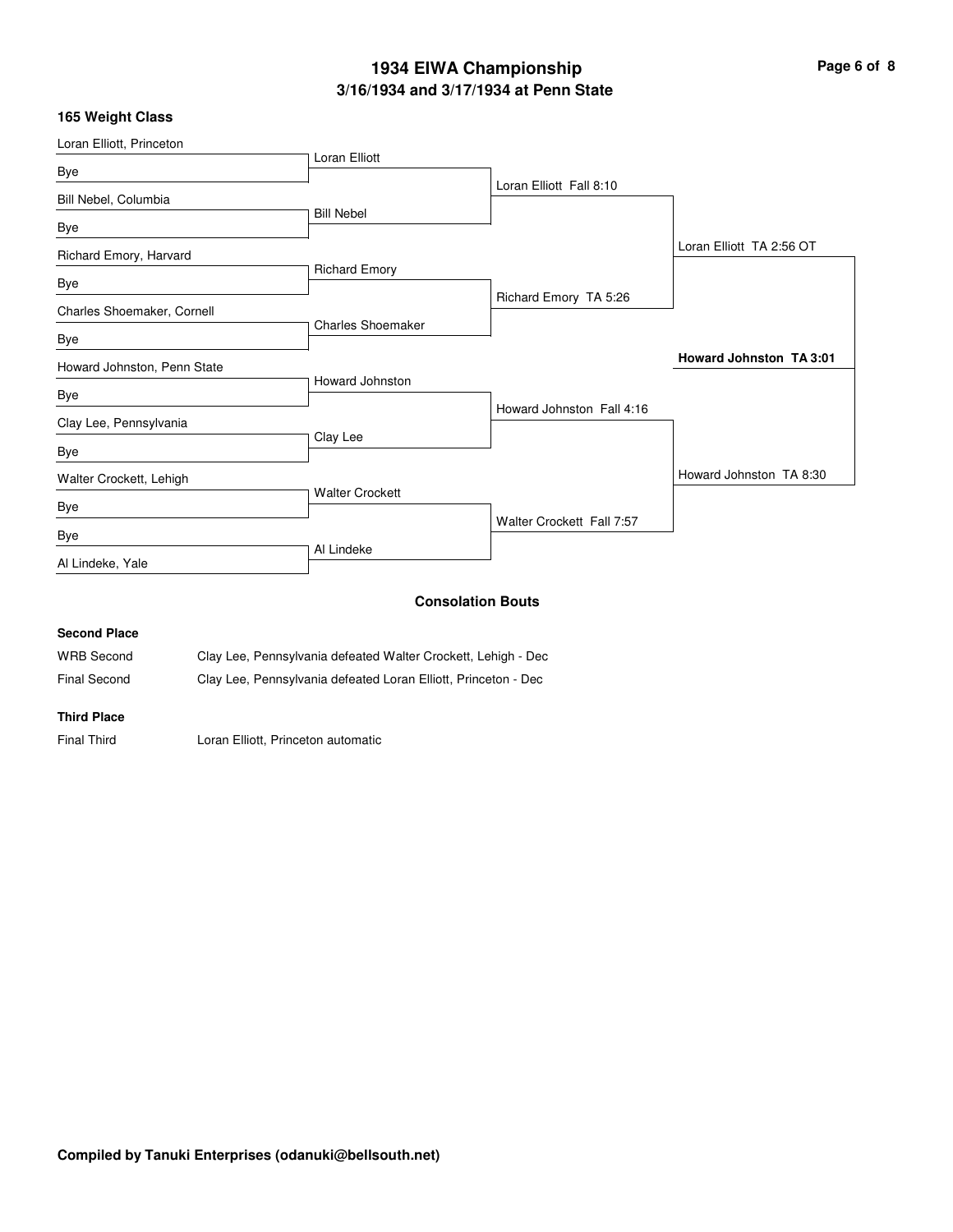# **3/16/1934 and 3/17/1934 at Penn State 1934 EIWA Championship Page 7 of 8**

| 175 Weight Class |  |
|------------------|--|
|------------------|--|

| Art Loux, Lehigh             |                          |                          |                          |
|------------------------------|--------------------------|--------------------------|--------------------------|
| Carl Triest, Yale            | Carl Triest TA 5:55      |                          |                          |
| Louis Kreizeman, Penn State  |                          | Louis Kreizeman TA 6:45  |                          |
| Bye                          | Louis Kreizeman          |                          |                          |
| Albert Aronson, Harvard      |                          |                          | Albert Aronson Fall 7:58 |
| Bye                          | Albert Aronson           |                          |                          |
| P.G. Krotts, Cornell         |                          | Albert Aronson Fall 3:57 |                          |
| Bye                          | P.G. Krotts              |                          |                          |
| George Triede, Princeton     |                          |                          | George Triede TA 8:05    |
| Bye                          | George Triede            |                          |                          |
| Aram Basmajian, Pennsylvania |                          | George Triede TA 3:11    |                          |
| Bye                          | Aram Basmajian           |                          |                          |
| Ed King, Columbia            |                          |                          | George Triede TA 3:01    |
| Bye                          | Ed King                  |                          |                          |
| Bye                          |                          | Ed King Fall 5:04        |                          |
| Julian Ferris, Syracuse      | <b>Julian Ferris</b>     |                          |                          |
|                              | <b>Consolation Bouts</b> |                          |                          |

#### **Second Place**

| <b>WRB Second</b>   | Ed King, Columbia defeated Aram Basmajian, Pennsylvania - Fall |
|---------------------|----------------------------------------------------------------|
| <b>Final Second</b> | Ed King, Columbia defeated Albert Aronson, Harvard - Dec       |

#### **Third Place**

Final Third Albert Aronson, Harvard automatic